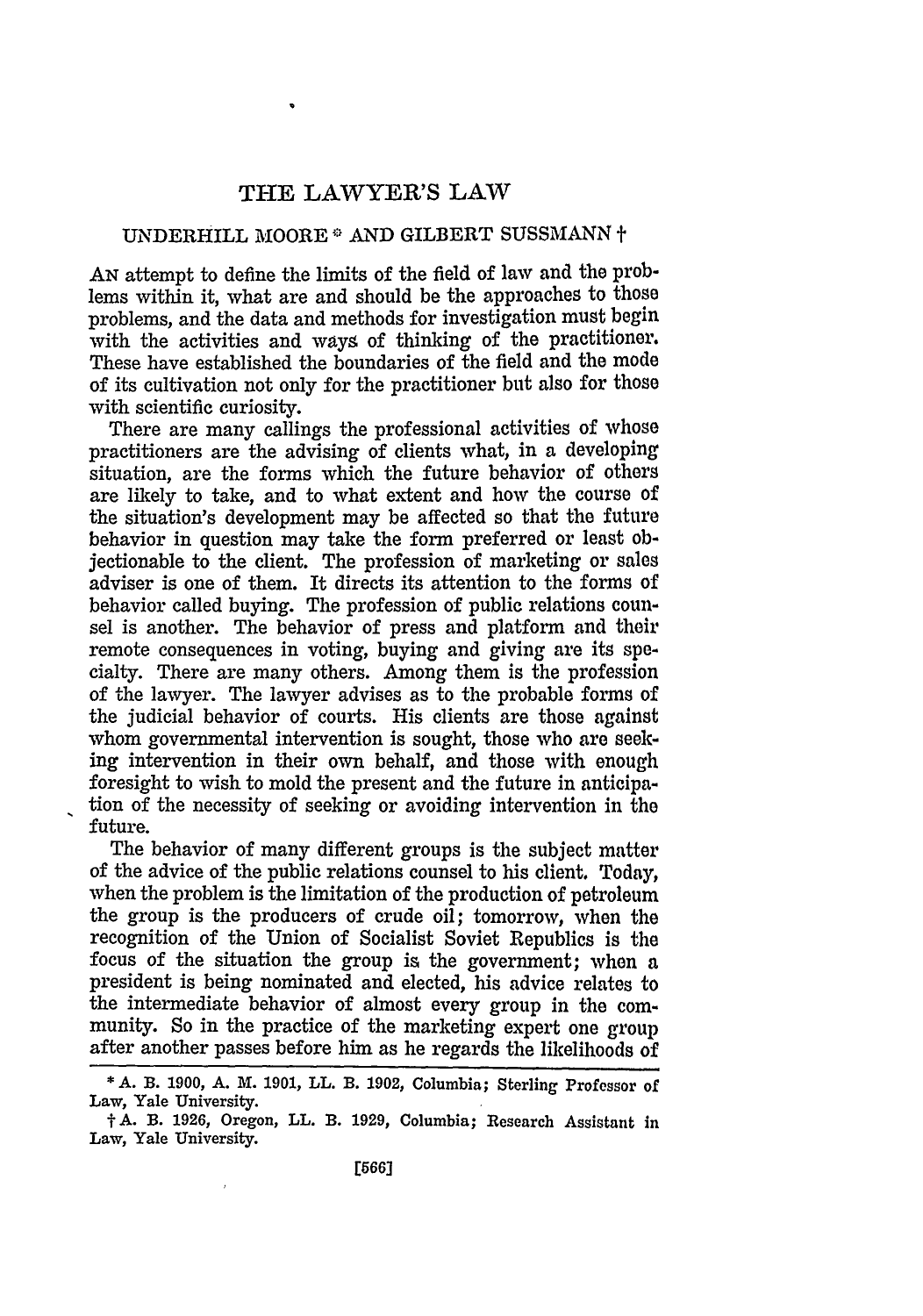567

the behavior of each. In one case he advises upon the sale of yachts, in another second-hand cars, in a third lollypops. But only one among the many groups in the community engages the lawyer's professional attention. The likely behavior of judicial officers of the government is the burden of his advice. Seldom does he advise or assist in his client's contacts with the discipline committee of a church or club or with the arbitrations of a trade association. If he advises during his client's business negotiations, only rarely does his advice include more than a statement of what judicial behavior would be probable were the negotiations to take this course or that.

The professional work of the marketing expert compels him to take into account many factors besides the wares of his client and their distribution, the argument in advertisements, and skill in face to face contacts. For this reason he does not devise for his clients plans for selling ice cream on Hudson River ferryboats during the winter nor for selling golf clubs to the blind. Neither does he advise that slate roofing will be bought by nomadic groups or that attempts to sell uniforms for army or police in communities in which there is no organized government will succeed. So the public relations counsel would at present hesitate to advise his client to adopt a plan for the election of a negro to the office of Mayor of the City of New York. But the lawyer's work is commonly done in but one region, the outstanding elements of whose material and non-material culture appear to him to be relatively stable. He does not face the problem of securing favorable decisions from Abyssinian tribunals, from informal gatherings of Polynesian savages, as well as from the courts of his own country. In formulating his advice, therefore, he passes over unnoticed most of the cultural factors in his situations; and those which he does take into account are given no systematic consideration.

Like the practitioners of other professions, the lawyer has invented saws, adages, proverbs, and maxims to guide him in judging and advising how contacts with the courts will eventuate. These saws and maxims have been elaborated into a bulky professional literature which attempts to describe the way courts behave in the great variety of situations in which the individual is in contact with them. Thus on one side of its equations appears the behavior of judicial officers.

On the other side appears the behavior of parties, their witnesses, and counsel. Among all the variables present in his situations, the lawyer has chosen the behavior of the parties with which to equate the behavior of the courts. The obviousness of the variability of the behavior of the parties and the great significance which in his cultural inheritance is attributed to the behavior of a human personality doubtless accounts for the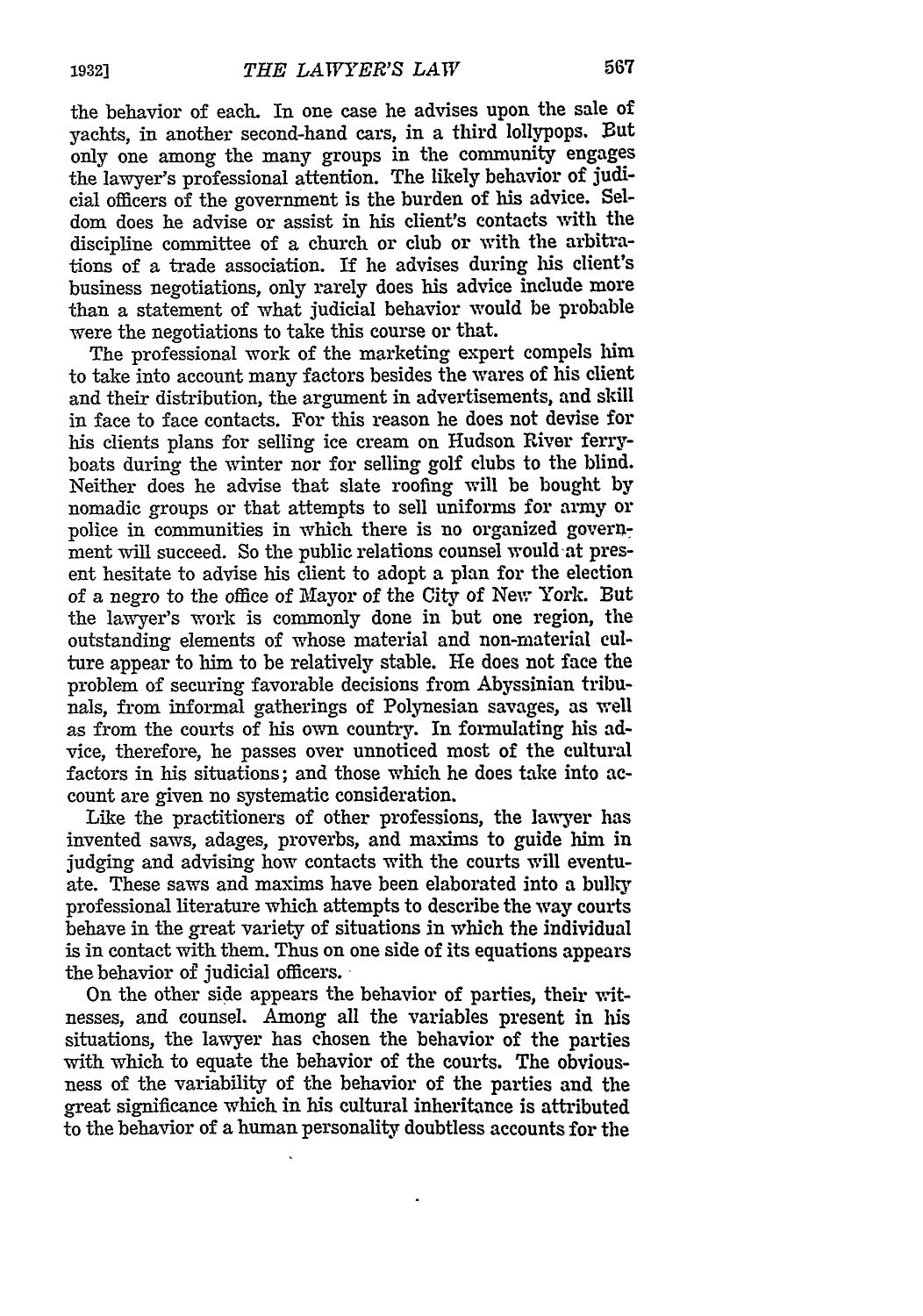choice. Consequently the primary statements of the lawyer's literature are written in the form of sequences of behavior. After the parties behave in this manner the court behaves in that manner.

These sequences are descriptions of the behavior of parties and the behavior of courts in cases which have arisen in the past. A few sequences are descriptions of the behavior in a large group of very similar cases. But most of the situations in which individuals come in contact with judicial officers present eccentric behavior not only deviating from' the usual and regular course but also deviating in its own peculiar manner and degree. In order to avoid the unwieldy bundle of particularities which would result from according a separate description to each of these situations, they are thrown into large groups and the common factors of the behavior in each group abstracted and a mere fragment of the behavior of the parties described. But this course is by no means always followed. Often a sequence is derived from one or a very few of these cases.

The sequences which are derived from a large group of very similar cases the lawyer has incorporated in propositions in which he ascribes a causal relation between the behavior of the parties and the decision of the court. But he has not clearly distinguished between causal relation attributed as a result of observation, causal relation hypothetically attributed because of belief that observation would justify it, and causal relation attributed because of faith in its existence. Consequently the sequences derived from one or a very few cases and those derived from the large groups of situations in which the eccentric behavior of the parties is only more or less similar are also regarded as disclosing a causal relation between behavior of parties and decision. Thus propositions which are verified hypotheses and propositions which are unverified hypotheses are, without distinction, regarded as rules of law which indicate not only how a court has, does and will behave, but also how a court must behave. Taken together these rules of law give a complete account of how a court decides in any and every situation.

It will be noted that no mention is made of statutes, ordinances, and regulations in describing how the lawyer derives the sequences in his rules of law because they are not derived from the models of behavior for parties, for court or for both set forth in statutes, ordinances, and regulations. The traditional attitude of the lawyer is that until these models have been refined by courts the weight to be accorded them in accounting for judicial behavior is too uncertain for them to be incorporated in his rules of law. In consequence he has no systematic procedure for dealing with them.

In formulating his professional advice, however, the lawyer's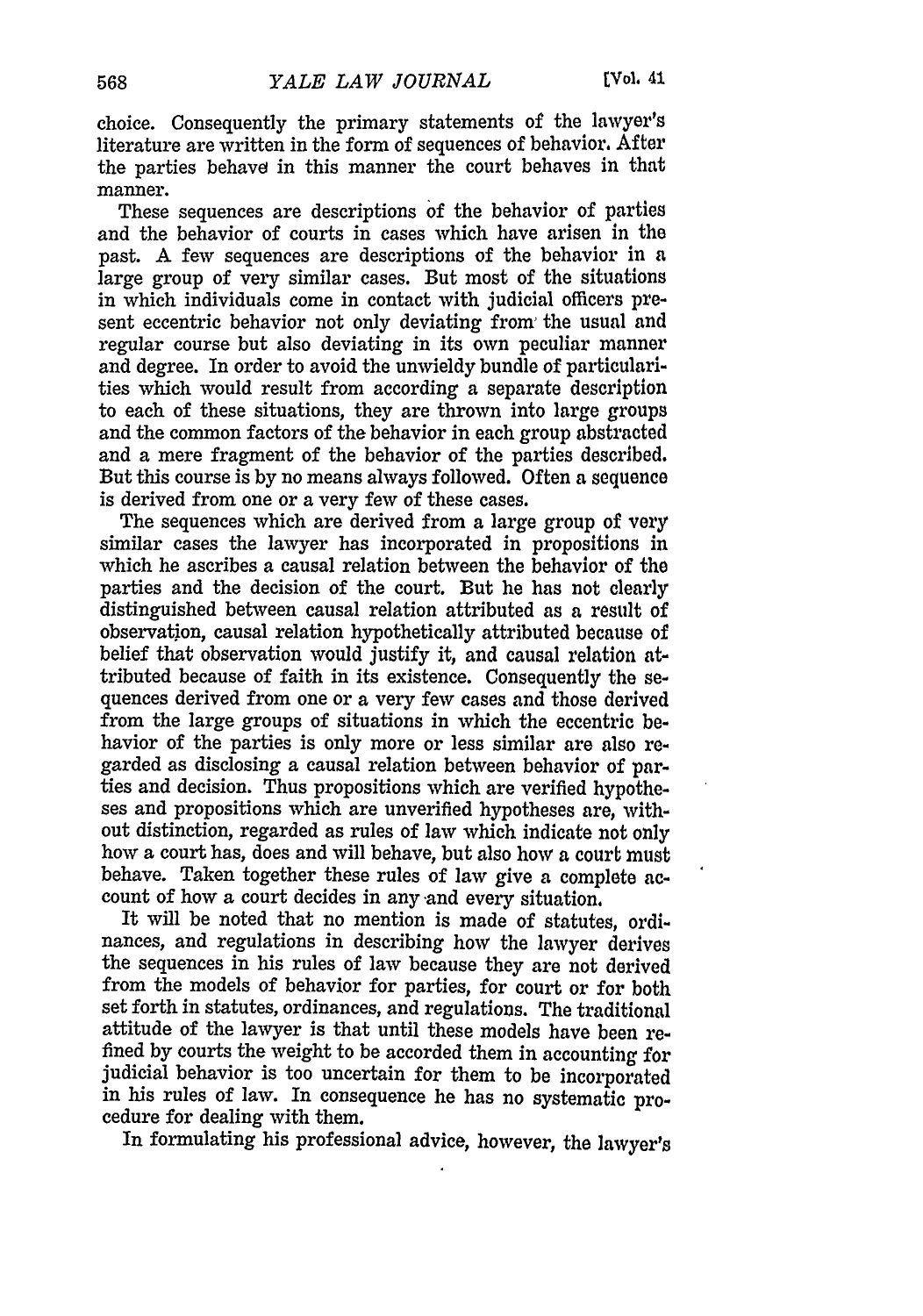rules of law are not his exclusive or even principal reliance. In addition he takes into account every factor in the situation which he can differentiate from its context and on the basis of them and of his rules of law he makes an intuitional judgment of the form which judicial behavior will take.

The activities of the lawyer have for the most part been limited to advising how a court will act, *viz.,* whether it will intervene at all and if it does the model of behavior which will be prescribed. This limitation has resulted in the lawyer only casually observing whether or not the parties conform to the model. He has not attempted a systematic study of the degree by which the subsequent behavior of the parties conforms to the model. Neither has his professional work required **him** to study the effect, if any, of the form which the behavior of the parties takes after the decision, upon the behavior of persons **who** are not parties. Nor has it required him to observe and study the effect of his rules of law and of decisions and statutes upon the behavior of the community. In short, the study of judicial behavior and of statutes as devices for social control or for any purpose other than to aid in forecasting future judicial behavior does not come within his province.

Such are the activities of the lawyer. They define and limit the field of his profession. For them he is trained and in them he acquires his special competence.

Some report should now be given of the lawyer's traditional ways of thinking. He takes no account of the fact that intuitional judgments are the bases for his advice. On the contrary his opinions are taken to be forecasts dictated by his rules of law. His rules of law do not appear to be unverified hypotheses. There is a failure to observe that the attribution in them of causal relation between decisions and the behavior of the parties is the product of either methodless empiricism or dogmatism. Since rules of law are taken to state an established causal relation and are not seen as hypotheses, the problems for research have appeared to be not the verification of rules of law but rather their historicity, their logical consistency with one another and their logical elaboration in postulate systems. For the same reason in the teaching of law the objective is seen as the imparting of knowledge of decisions and of the rules which the lawyer derives from them; the material, documents; and the method, exegesis.

In this way of thinking a judicial officer of the government appears to be a person without biological and cultural inheritance whose behavior is not the product of the factors regarded as significant in accounting for the behavior of human beings. This person's behavior seems to be fully accounted for by the law of the lawyer. Hence, the art or science of judicial be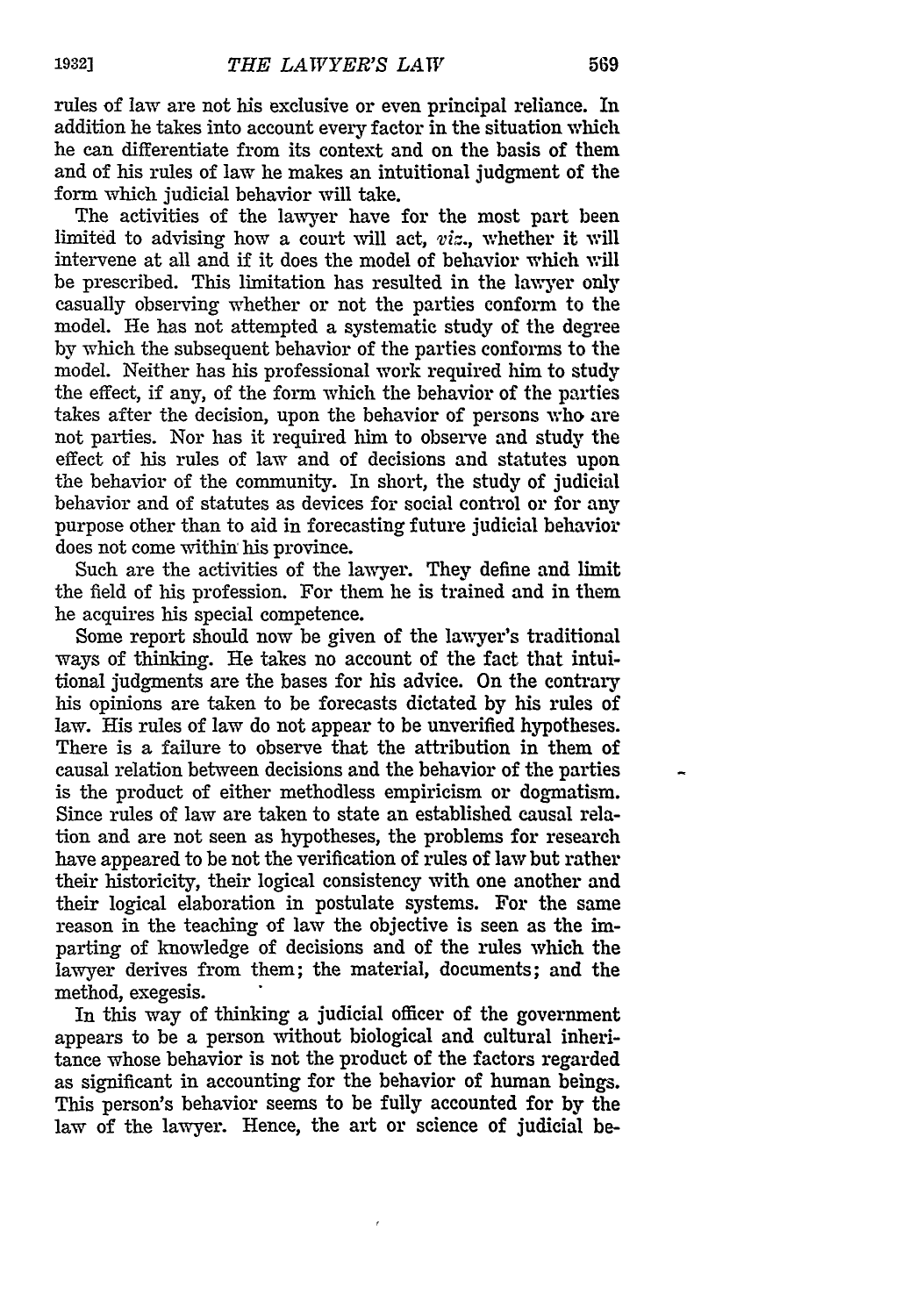havior is a field of knowledge complete and self-sufficient, wholly independent of all others and coordinate with them. It is inadmissable to view hypothetically the behavior of a judicial officer as a response given in an inclusive situation. It is unnecessary in a study of such behavior to set up as a control a study of the like behavior of other persons.

In this way of thinking no account has been taken of the fact that in any situation which includes human behavior, past decisions are only one among many factors; that in any situation, whether or not decisions are one of the factors, it is a matter of tentative choice what factors are attempted to be correlated; that in choosing factors to be correlated there is no necessity for selecting the two factors of judicial behavior and behavior of parties; that any study which attempts to correlate but two factors is unlikely to supply even an index; and that the correlation of decisions and any other factor in the situation may profitably be studied by statistical method.

Another aspect of the lawyer's way of thought must be stated. He has come to share the layman's view that the lawyer's rules of law and the decisions from which they are derived, as well as statutes, are dominant factors in accounting for the behavior of the community. He often refers to them as "law," thereby implicitly attributing a causal relation between them and the behavior of the community of the same sort that he attributes in his rules of law between the behavior of parties and the decision of a court. This manner of speaking has led him and others to confuse lawyer's rules of law for the behavior of the court with rules of "law" for the behavior of the community applicable to every situation of daily life and regularly observed by everyone.

Such is the lawyer's traditional way of thinking of his problems, his data and his methods. To be sure it is grossly inadequate and filled with misleading notions. But for him it is a by-product of his professional work, seriously regarded on ceremonial occasions only, and never permitted to limit his field of vision to less than the whole situation upon which he gives an intuitional judgment. However, to the lawyer's rational account can be attributed his failure to recognize that his judgments are intuitional and given in inclusive situations of many biological and cultural factors, his failure to attempt an analysis of the process of his judgments and his failure even to begin systematically to take into account the factors **in** the situation.

**II**

When a lawyer advises his client of the probable form which, under the circumstances, the decision of a trial or appellate court will take, his forecast, it has already been observed, is an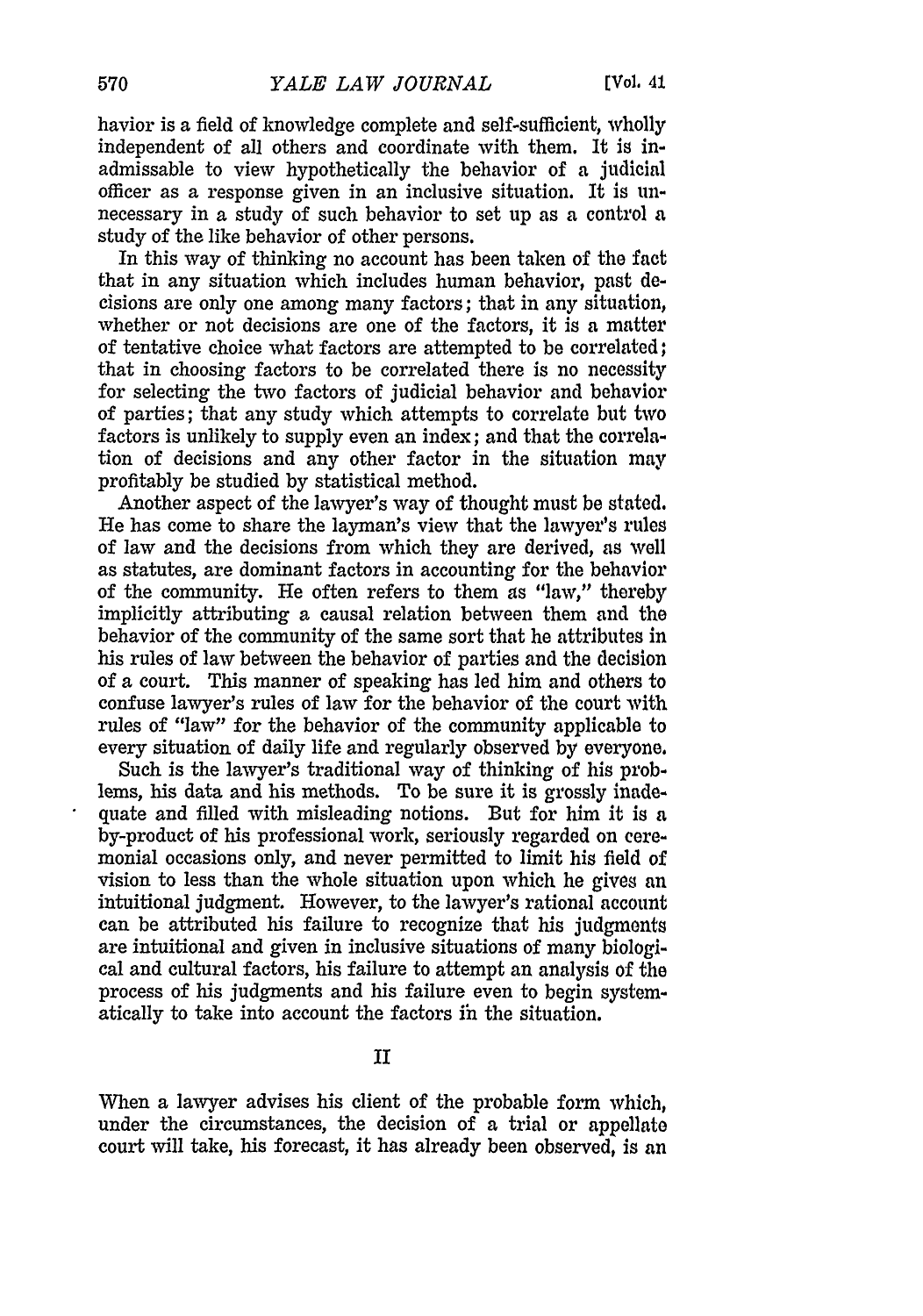intuition of experience. This is equally true of forecasts as to rulings upon motions, objections to evidence, instructions, etc., which the lawyer makes for his own guidance. In making his forecast, he takes into account every factor in the situation which he is able to differentiate, compares them with similar factors in other situations which he has experienced, estimates their similarities and dissimilarities, weights the results as best he may, and integrates them in his judgment. Since the lawyer's advice is a forecast of the probable form of judicial decision in a developing, inclusive situation he should frankly recognize that he is stating probabilities and adopt a method which provides for the systematic consideration of the factors in his situations and thus makes for the greatest available precision in stating probabilities.

A judicial ruling or decision is an event. The event which is the ruling should be distinguished from the opinion and also from the other concurring and following events, such as the behavior of the litigants and of others subsequent to the decision, which are thought of as its "consequences." Though the events regarded as consequences are, more often than not, more important than the ruling they are not events witlin the field of law. Nor is the form of the opinion a matter of professional forecasting.

The forecast of a particular event is a statement of the probability of its occurrence. A statement of the probability of its future occurrence is based upon the frequency of its past concurrence with other particular events. All the events in experience are conceived of as an inclusive situation organized with reference to a critical particular event, the concurrence of which with other events is the subject of inquiry. The number of such inclusive situations is as great as the number of critical events. Whatever the choice of critical events the problem of forecasting the concurrence of events in any one inclusive situation is no different from the problem of forecasting the concurrence of events in any other. Thus the forecasting of a particular ruling is no different from the forecasting of any particular event of behavior, as for example, the behavior of the discipline committee of a club or the decision upon an application for admission to the Yale Law School. This is true despite the fact that the ruling has official prestige and important consequences and despite the common belief that particular rulings must and do conform to statutes and prior decisions.

The statement of the probability of concurrence is the product of observation and statistical method. It would be impossible to observe the concurrence of the critical event with all the events in an inclusive situation. Inevitably a limited number of events is selected for observation. The selection is tentative

19321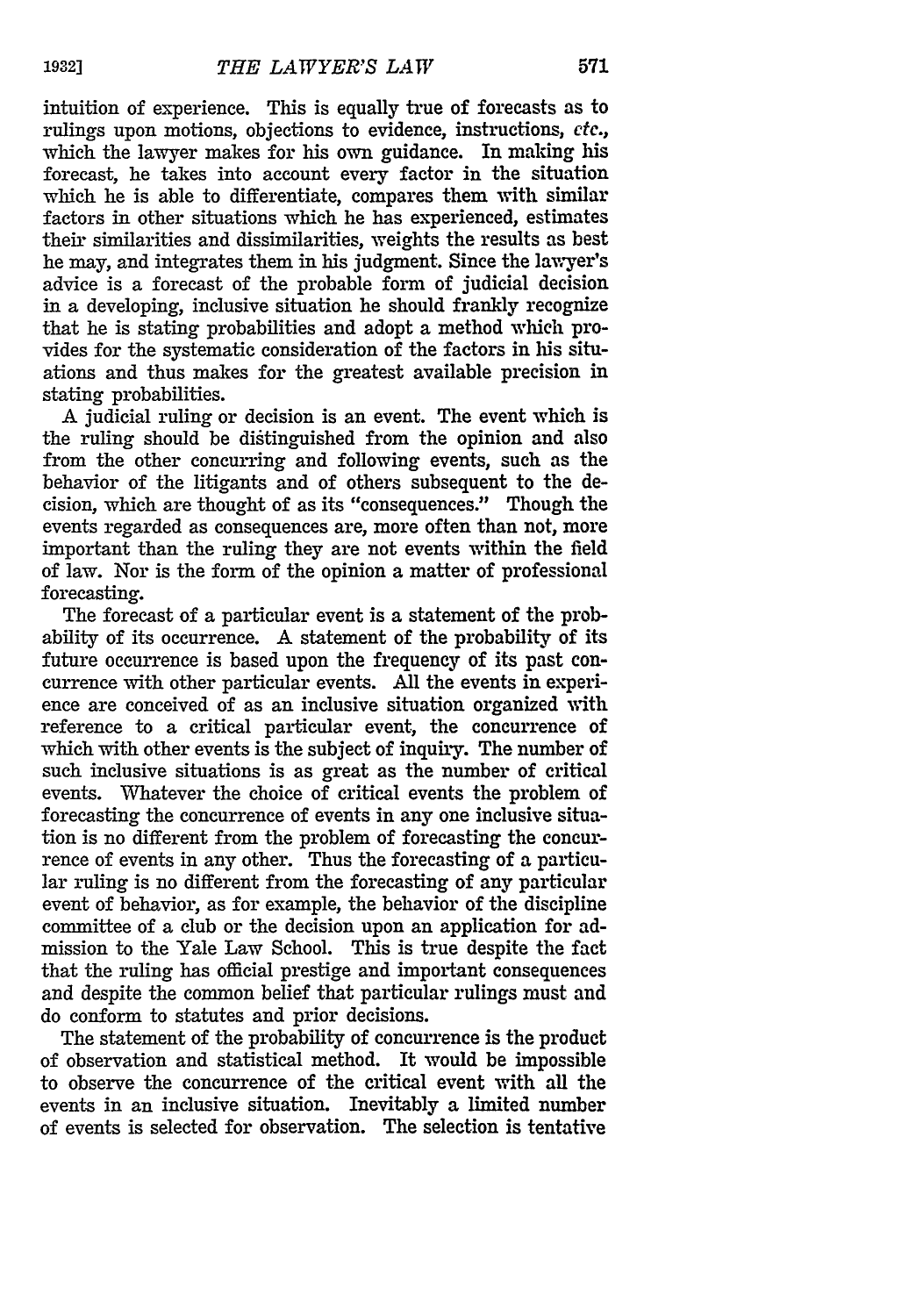and based upon the hypothesis that observation of the concurrence of the critical event with the selected events will indicate, sufficiently for the purpose in hand, the probability of the concurrence of the critical event under inquiry with **all** the events in the inclusive situation.

If there are a sufficiently large number of situations in which a critical event of the type selected for inquiry concurred with events identical with or, according to some relevant standard, similar to the selected events in the situation in hand, it may be possible **by** observing the frequency of each of the critical events to state the probabilities as to the form of the critical event in the situation at hand. For example, **by** observing the frequency of each of the several forms of the critical events of type **E**, *i. e.*, **E**,<sup> $1$ </sup> **E**, $2$ <sup></sup> **E**, $3$ <sup> $>$ </sup> **E**, $5$ <sup> $>$ </sup> which have in other similar situations concurred with A,<sup>1</sup> B,<sup>2</sup> C,<sup>3</sup> D,<sup>4</sup> it may be possible to state the probability that in the situation at hand, in which the selected events are also **A,'** B,2 **C,3 D, <sup>4</sup>**the precise form of the critical event will be E<sup>.5</sup> If in an idle moment it were imagined that there were a sufficiently large number of situations organized with reference to each event of behavior which is supposed to be regulated **by** the government and if it were further imagined that there were estimates of the frequency of the concurrence of each of the diverse forms of these events with each combination of forms of the selected events, then one would **be** conceiving the abstraction, a law regulating every event of behavior, and be imagining the actualization of the possibility of its statement.

But the critical events in the form of which the lawyer is interested comprise, it has been observed, a much more limited group than those in which the government is supposed to be interested. His group of critical events is confined to the behavior of courts. Lawyer's law, therefore, is much more limited than a law imagined to impinge upon everyone all the while. Among the lawyer's situations or cases there may be some in which the selected events are so similar in form to the events present in a large group of similar situations, in all of which the critical event is judicial behavior, to permit him to state the probabilities of the form of the critical event in the situation in hand from observation of the frequency of the concurrence of each **form** of the critical event in those situations. Thus *under cartain circumstances* the lawyer is able to forecast the admission to probate of a will, duly attested and executed by a decedent who was of sound and disposing mind, or the entry of a default judgment after the failure to answer a summons and complaint within the prescribed time.

But in many instances, among the lawyer's cases, the situations in which the selected events are identical with or, accord-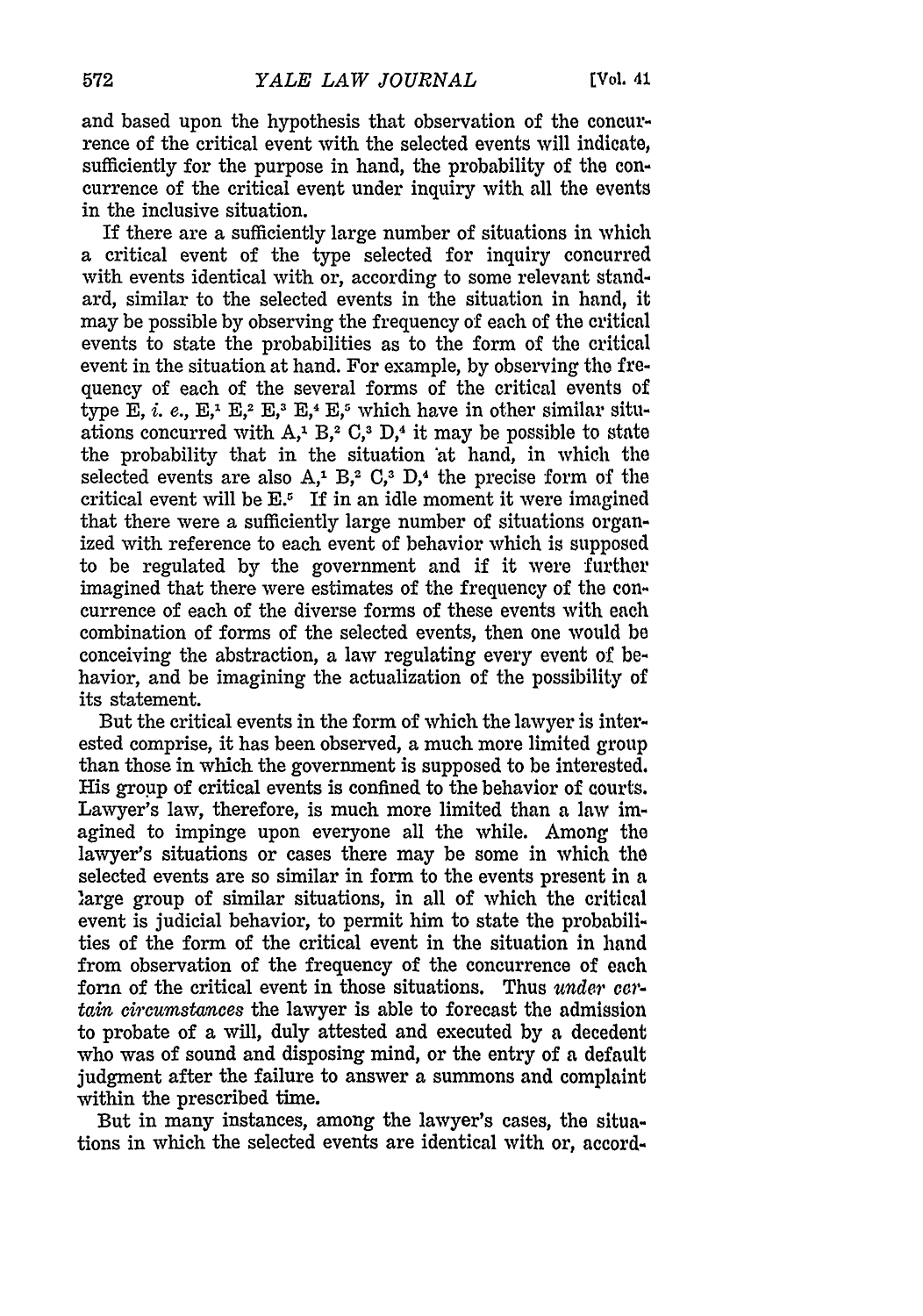ing to some relevant standard, similar to the selected events in the situation in hand and in which the critical event is judicial behavior are so few in number that observation of the frequency of the concurrence of each form of the critical event in those situations will not indicate a useful probability of the form which the critical event will take in the situation in hand. These are the usual instances in which the case before the lawyer is not foreclosed by a number of recent cases from his own jurisdiction. In dealing with such situations, therefore, he cannot proceed by the method which has been abstracted for stating probabilities of the form of the critical event but his procedure must be a variation of that method. Since there will not be a large enough number of situations like the situation in hand to permit the making of a sufficiently useful statement of probabilities, it will be necessary to include within the group situations in which the forms of the selected events differ from those in the situation in hand. It will no longer be possible to define the group and thereby earmark the situations to be included in terms of the form of the selected events. The situations within the group are chosen as follows. From the possible alternative forms of the prospective critical event in the situation in hand are chosen, on the basis of experiential judgment, the several forms which the critical event is likely to take. Any situation in which there is actualized any one of these likely possibilities is included. Since at least two likely possibilities will always be present, the group will include situations in which there are actualized at least two and perhaps more possibilities. It will be noted, also, that such a grouping permits the inclusion of situations having selected events differing in form from those in other situations within the group as well as from those in the situation in hand. On the basis of the similarity of the selected events the situations thus included will be classified in subgroups. Observation of the frequency of the actualization of each likely possibility will thus require observation of its concurrence with the selected events in each of the subgroups. Such observation will disclose that there is, at most but one, if there be any, subgroup of situations in which the selected events are identical with or, with reference to a relevant standard, similar to the selected events in the situation in hand. To enable the utilization of the data as to the frequency of the concurrence of each likely possibility with each combination of selected events, the selected events in the situation in hand must, with reference to some relevant standard, be compared with the selected events in the situations in each of the subgroups to determine the degree by which they deviate from each other.

The determination of the probabilities as to the form of the critical event is thus the result of the integration of two steps:

**1932]**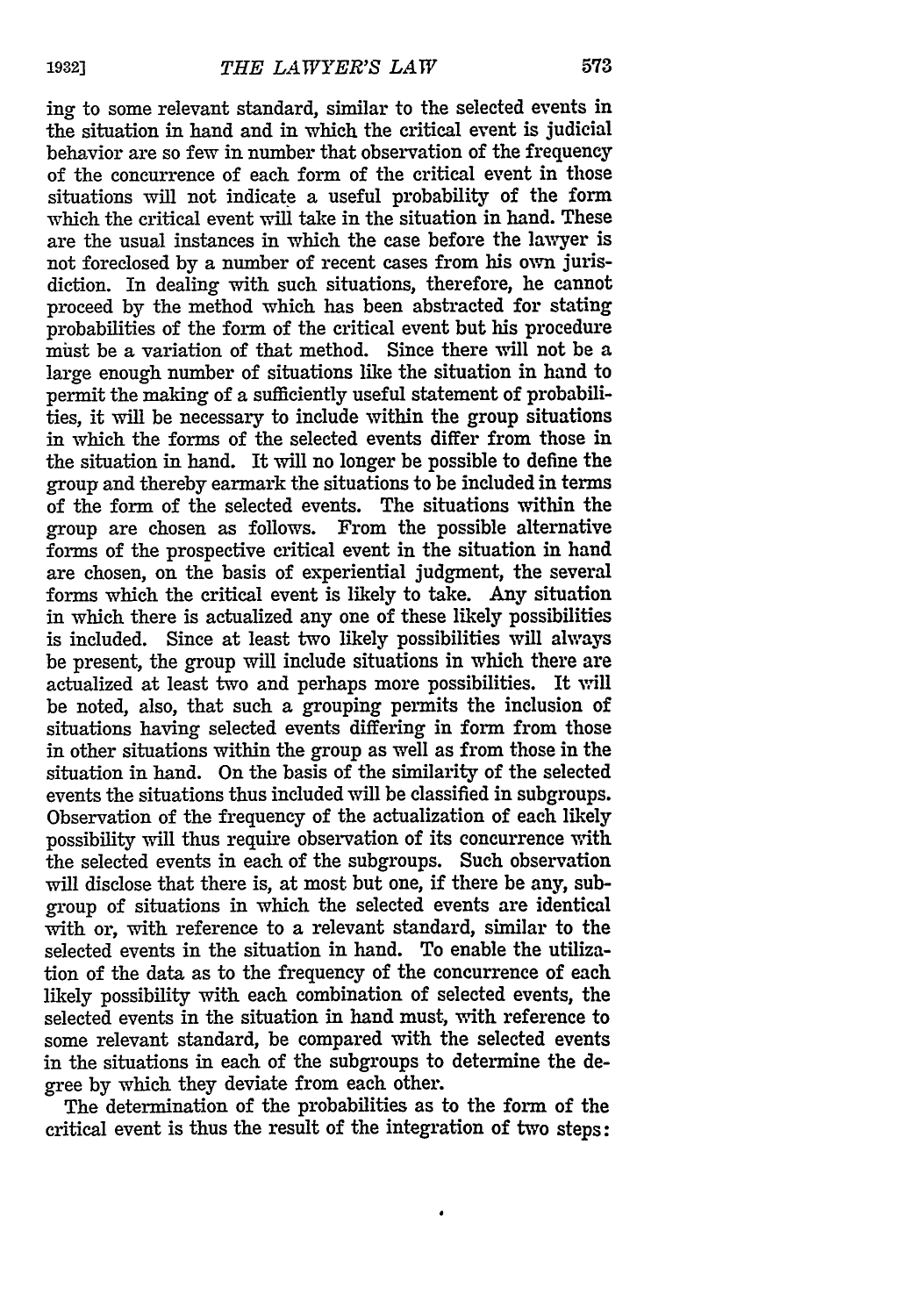**(1)** observation of the frequency of concurrence of each likely possibility with the various subgroupings of selected events and (2) measurement of the degree of deviation between the selected events in the situation in hand and those in the situations in the various subgroupings. The probabilities are the function of two variables, frequency of concurrence, and degree of deviation. For example, assuming that  $E$  is the critical event, that  $E^1$  and E 2 indicate the likely forms of the critical event (but two forms are supposed for the purpose of simplicity and not because it is thought unlikely that there will be more than two), and that  $A^1B^1C^1D^2$  describe the selected events in the situation in hand. One of the events in each situation in the group will be an event actualizing either  $E^1$  or  $E^2$ . The selected events in these situations may be A<sup>1</sup>B<sup>1</sup>C<sup>1</sup>D<sup>1</sup>, A<sup>2</sup>B<sup>2</sup>C<sup>2</sup>D<sup>2</sup>, A<sup>3</sup>B<sup>3</sup>C<sup>3</sup>D<sup>3</sup> or any combination of them. Also as has been observed, **El** or  $E<sup>2</sup>$  may concur with any combination of selected events. The frequency of such concurrence will have been noted. As a result there will be subgroups of situations in which the events will be A<sup>1</sup>B<sup>1</sup>C<sup>1</sup>D<sup>1</sup> and either E<sup>1</sup> or E<sup>2</sup>, A<sup>2</sup>B<sup>2</sup>C<sup>2</sup>D<sup>2</sup> and either  $E^1$  or  $E^2$ ,  $A^3B^3C^3D^3$  and either  $E^1$  or  $E^2$ , etc. The selected events, A<sup>1</sup>B<sup>1</sup>C<sup>1</sup>D<sup>2</sup>, in the situation at hand will successively be compared with the selected events in each of the subgroups A<sup>1</sup>B<sup>1</sup>C<sup>1</sup>D<sup>1</sup>, A<sup>2</sup>B<sup>2</sup>C<sup>2</sup>D<sup>2</sup>, A<sup>3</sup>B<sup>2</sup>C<sup>3</sup>D<sup>3</sup>. The probable form of the critical event in the situation at hand will thus appear as a function of the degree by which  $A^1B^1C^1D^2$  deviate from  $A^1B^1C^1D^1$  and the frequency by which  $E^1$  and  $E^2$  concur with  $A^{1}B^{1}C^{1}D^{1}$  etc. Thus if  $A^{1}B^{1}C^{1}D^{2}$  deviate but slightly from  $A^1B^1C^1D^1$  and if  $E^1$  concurs with those events in almost 100% of the cases, there is a very high probability that the form of the critical event in the situation at hand will be the model for behavior which is actualized by E<sup>1</sup>. Similarly if A<sup>1</sup>B<sup>1</sup>C<sup>1</sup>D<sup>2</sup> deviate very greatly from  $A^{1}B^{1}C^{1}D^{1}$  there is a very high probability that the form of the critical event in the situation at hand will be a model which is not actualized by **El.**

This abstraction of a procedure enables one to conceive the abstraction, lawyer's law, and to imagine the actualization of the possibility of its statement. $1$ 

## III

The lawyer's process of intuitional judgment is obviously a very rough and haphazard approximation of a precise method de-

<sup>&</sup>lt;sup>1</sup> An attempt to apply a method derived from this abstraction has been reported in Moore and Sussman, *Legal and Institutional Methods Appled to the Debiting of Direct Discounts* **(1931) 40 YALE** L. **J. 381, 555, 752, 928, 1055** and **1219.** It will be noted that in that attempt only two **factors** in the situation were taken into account.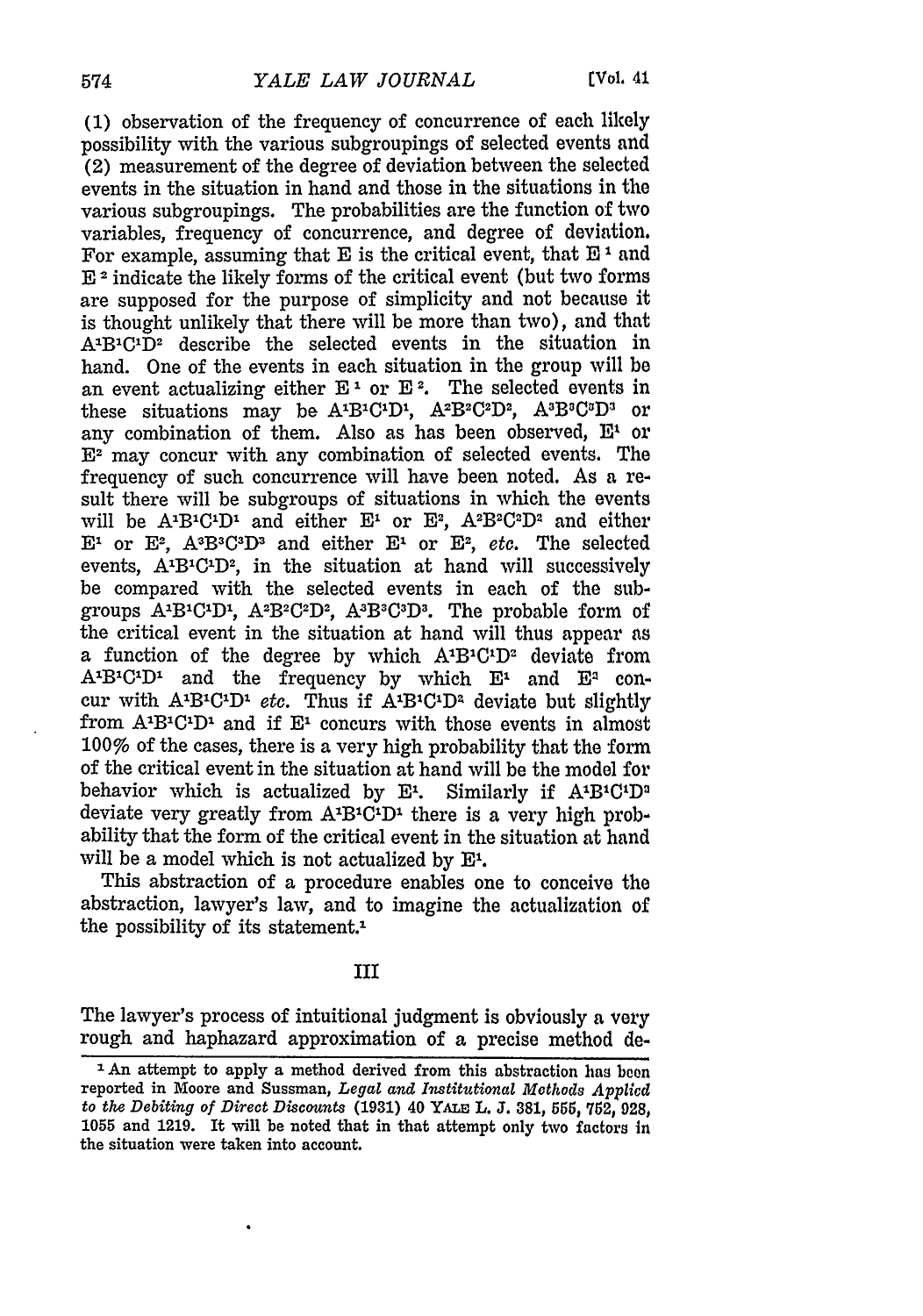575

rived from the procedure which has been abstracted and his forecast a rough approximation of the result which would be obtained by a special application of that method. Obviously until special applications are accomplished, the roughest approximations are all that can be had. Were this all, it would not be a matter of regret. But unfortunately the lawyer's failure to see his problem as one of attempting to systematize and to make methodical the processes implicit in his intuitional judgments and his clinging to the traditional notion that his problem is one of systematizing statutes and decisions have completely blinded those with scientific curiosity to the direction which the inquiries into judicial behavior should take. They have also completely obscured the contribution which the lawyer can make towards the solution of the problems posed by the other arts, sciences and disciplines and the contribution which they can make towards the solution of his problems.

In an attack made by a worker in one of the arts, sciences or disciplines upon the problems which an inclusive situation suggest to him the lawyer's contribution will of necessity be within narrow limits. His contribution cannot extend beyond the making of statements as to the form of judicial behavior. He can forecast the model for behavior which the judgment of the court will prescribe. He does not forecast whether the judgment will be conformed to or, if it is, what the "consequences" of conformity, partial conformity or nonconformity will be. Within these limits he can contribute experience in making intuitional judgments in situations more or less similar to the situation under observation. In respect of methods for correlating the form of judicial behavior with other events or factors in the situation, he can contribute substantially nothing. This seems to be as true of statutes and decisions as of the many other factors.

The contribution of the lawyer in such an attack does not include the making of statements of the likely forms of the behavior of individuals in the community which will concur with other selected events in situations, especially in those which include statutes and prior decisions. It is true, that in the process of forecasting the probable forms of judicial behavior, he has frequently had occasion to observe the concurrence of forms of the behavior of individuals with various selected events which include among them statutes and decisions. This experience may give him a certain facility though his professional activities have not practiced him in judging such likelihoods.

One who attempts to approach precise method in forecasting the form of judicial behavior must seek the aid of workers in many other fields of knowledge. Were he to attempt to forecast the behavior of an individual in a situation which includes

 $\alpha$